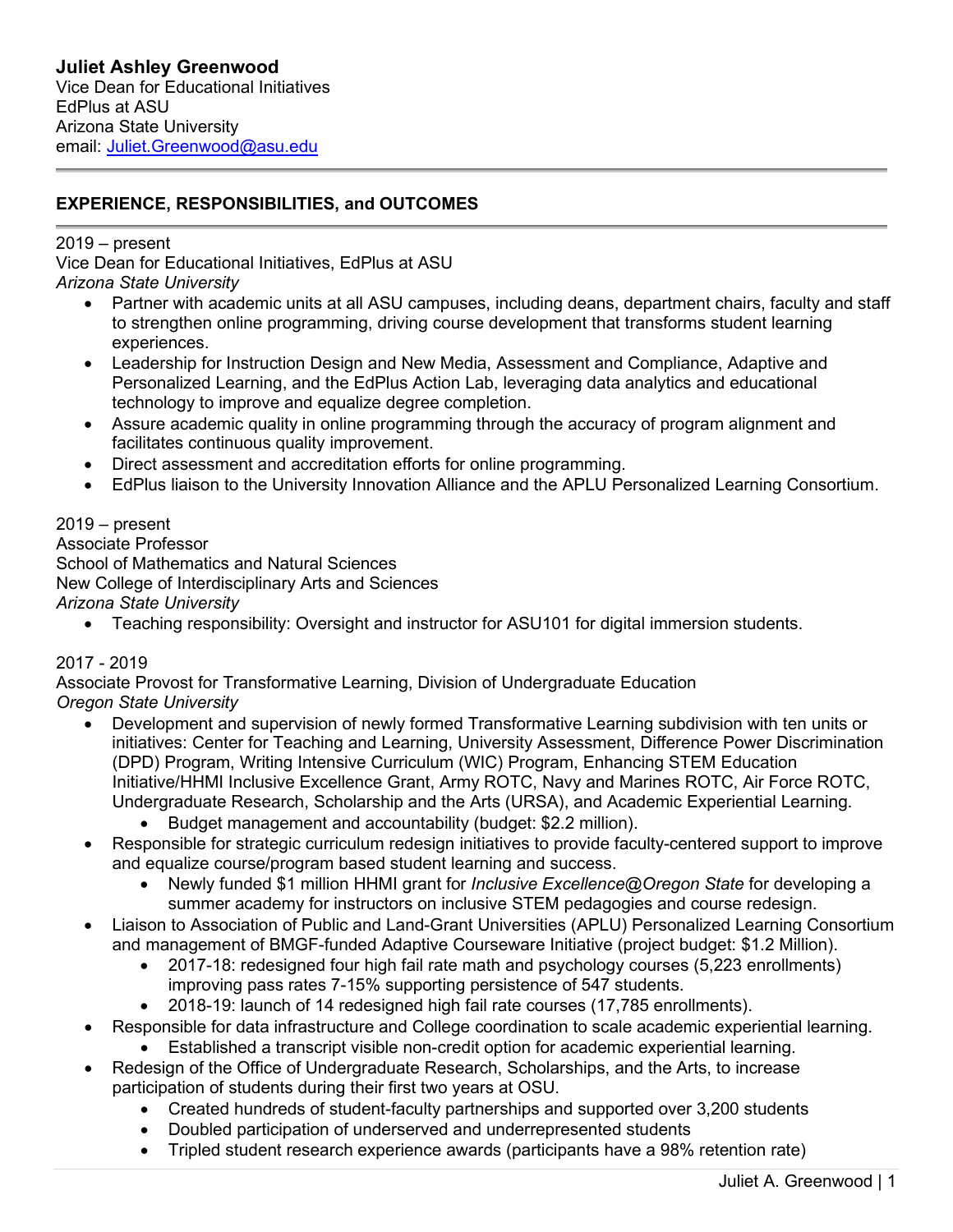- Redesign of the Center for Teaching and Learning
	- Developed and launched vision for a college and discipline-based model with new faculty programming supporting excellence and innovation.
- Enhancing STEM Education (ESTEME) initiative
	- Evidence-Based Instructional Practices implemented in 58 courses across 10 units (17,145 enrollments), including Peer Instruction, POGIL, Cooperative Learning Studios.
	- 315 pedagogically trained undergraduate Learning Assistants facilitated learning in 36 courses (8,570 enrollments) in 9 Science and Engineering units; 16 faculty Action Fellows.
- Responsible for academic excellence in the Baccalaureate Core across all OSU campuses.
	- 357 reviewed/certified WIC courses by 38 departments in 9 colleges enrolling 7460 students.
	- 261 reviewed/certified DPD courses by 14 departments in 7 colleges enrolling 8175 students.
- Co-lead for Carnegie Foundation Community Engagement Re-classification application process.
- Co-chair for the Instructional Technology Governance Committee
- Member of the University Student Success Initiative Steering Committee
- Member of the University Accreditation Steering Committee
- Trans Taskforce Member charged to improve the University's understanding of transgender issues and to propose initiatives to advance the safety and belonging of transgender community members.
- Advisory Board member for NSF grant *Invisiblized Gender Experiences: Transgender & Gender Nonconforming Students in Engineering Education*

#### 2016 - 2017

Associate Dean for Undergraduate Studies, Division of Undergraduate Studies *Oregon State University*

- Program Director for the BMGF-funded APLU Adaptive Courseware Initiative to redesign high impact general education courses.
- Restructured the Office of Undergraduate Research, Scholarships, and the Arts.
- Restructured Louis Stokes Alliance for Minority Participation in STEM (LSAMP) to Central Administration to support students in all five STEM Colleges.
- Chair of FIRST Committee supporting First Generation Students at OSU building First Generation Community and creating mentorship program.
- Organized Student Advisory Committee for rapid input from students on University Initiatives.
- Oversight for grants administration.
- Collaboration with OSU data team to provide disaggregated student success data to guide faculty in curriculum and pedagogy development for inclusive excellence in all courses and programs.
- Taskforce member implementing Senate Bill 473 creating the ability for students, faculty, and staff to provide their "name-in-use," gender identity, and sexual identity for collection of demographic data.
- Division leadership, organization, communication, and community building.
- Organized Social Justice Education Initiative for Division.
- Co-facilitator of ADVANCE Seminar on disrupting systems of oppression for OSU President, Executives, and STEM Leadership, 6 credit hour equivalent, 2 weeks 9am-4pm.

#### 2014 – 2016

Associate Dean for Academic and Student Affairs, College of Science

*Oregon State University*

- Oversight for improvement of undergraduate academic programs including recruitment, orientation, first and second year experience programs, living learning communities, and diversity initiatives.
- Director of Advising and supervision of Head Advisor.
- Responsible for student scholarships and awards including donor relations and stewardship.
- Developed data-based mechanism to optimize scholarship awards.
- Responsible for experiential learning programs including Undergraduate Research, Career Development and Internships, Education Abroad, and Service Learning.
- Redesigned and more than doubled the summer undergraduate research program increasing funding and participation of underrepresented and underserved students.
- Responsible for development of curriculum, cross college coordination, Chair of the College Curriculum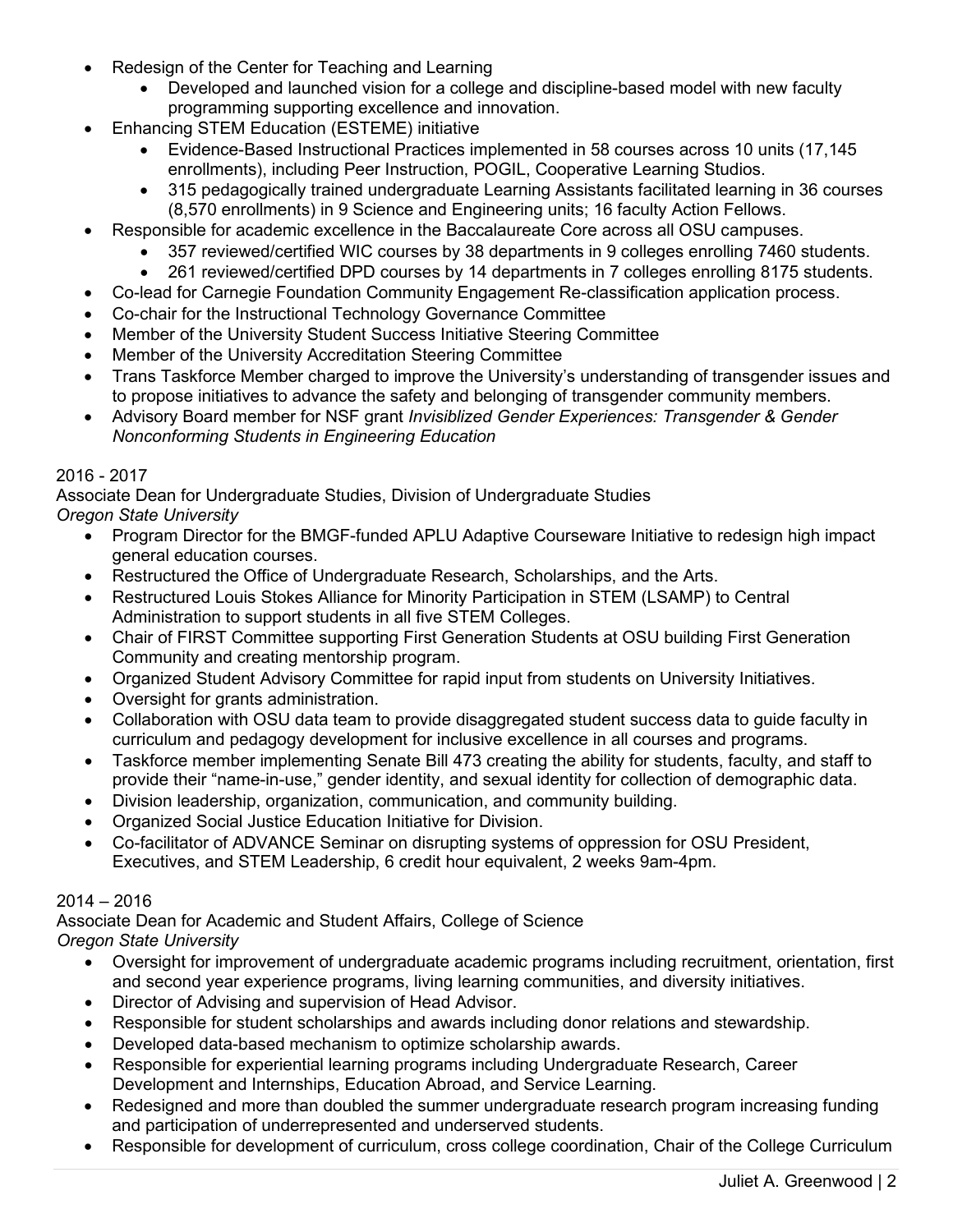Committee, and College representation on the University Education Council.

- Oversight for Annual Assessment Reports and Program Review Compliance and represented College on the University Assessment Council.
- Responsible for efforts to provide Professional Development for faculty in the College to improve pedagogy and inclusive excellence.
- Primary liaison with the Office of Student Life, Student Care Team, Threat Assessment Team, Student Conduct, and responsible for review of Academic Integrity cases.
- Established and mentored Student Advisory Committee to support traditions, peer mentoring program, service projects, and web-based resources and communication mechanisms.
- Member of OSU Value Team for the University Innovation Alliance to implement EAB Student Success Collaborative predictive analytics platform as a tool for targeted outreach to students.
- Created a more diverse and inclusive science community focused on excellence collaborating with colleagues and students in SACNAS, LSAMP, and the STEM Leaders Program.
- Organized College Search Advocate Training to promote equity, validity, and diversity in searches.

### 2006 - present

Associate Professor of Biochemistry and Biophysics, with Tenure (prior name: Jeffrey Andrew Greenwood) *Oregon State University*

- Extramurally funded research program elucidating the mechanisms of tumor cell invasion developing a zebrafish xenograft model.
- Research grants totaling over \$2 million.
- 30 peer-reviewed publications.
- Served as reviewer for 10 different journals and on 10 different NIH review panels.
- Chair (2008-2011) and member (2001-2008) of Graduate Admissions Committee.
- Chair of Seminar Series, 2011-2014.
- Four doctoral and two masters students.
- 23 Undergraduate Students, 4 Honors Students, 2 Goldwater recipient/finalist.
- Instruction of Cell and Molecular Biology courses at the undergraduate and graduate level active learning model following Freeman et al. (2014; PNAS 111, 8410).
- Mentor for underserved and underrepresented students and faculty, advocate for LGBTQ rights.

### 2000 - 2016

Director of Cell Imaging and Analysis Facility, NIEHS Environmental Health Sciences Center *Oregon State University*

- Redesigned Cell Culture Facility into leading edge Imaging Facility.
- Responsible for vision, goals, assessment, and supervision of daily operation.
- Core member of the Center Leadership Team.
- Led and collaborated with faculty across campus to obtain equipment grants for over \$1.3 million.
- Responsible for NIH annual reports, setting priorities for acquisition of new instrumentation, organizing workshops for training and development of new equipment, and grant funding.
- Facilitated the participation and success of undergraduate students in research.

### 2014 – present

Affiliated Faculty in Women, Gender, and Sexuality Studies *Oregon State University*

• Support social justice education and research initiatives

#### 2000 - 2006

Assistant Professor of Biochemistry and Biophysics *Oregon State University*

• Same as Associate Professor of Biochemistry and Biophysics (above).

### **EDUCATION**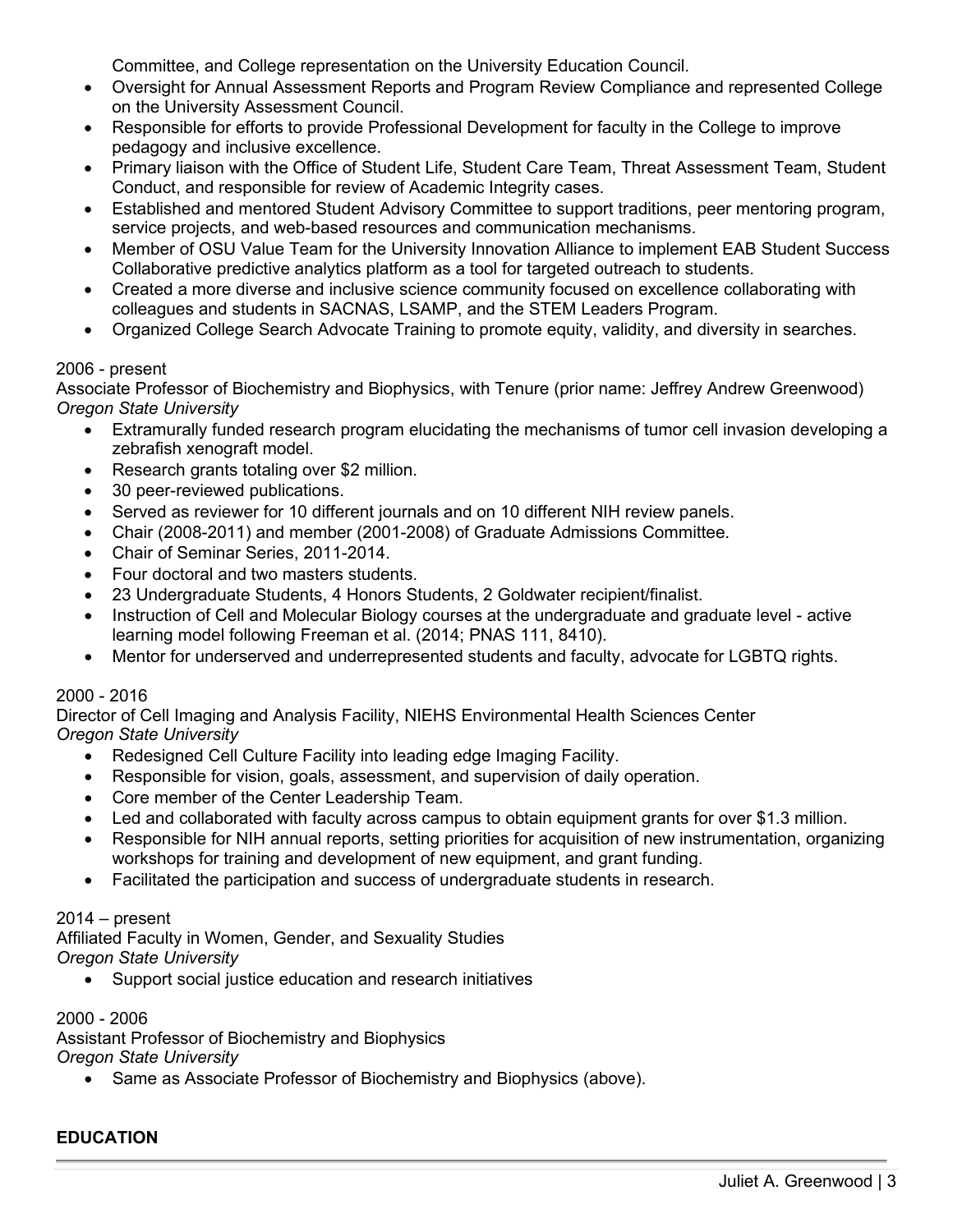- 1995-2000 Postdoctoral Fellow, Department of Pathology, University of Alabama at Birmingham Advisor: Joanne E. Murphy-Ullrich, Ph.D.
- 1995 Ph.D. in Neuroscience/Pharmacology, University of Alabama at Birmingham, Thesis: "Phosphorylation and function of the microtubule-associated protein tau"
- 1990 B.S. in Biology, Siena College, Loudonville, NY

### **HONORS AND AWARDS**

| 2018 | Finalist for the Phyllis S. Lee, Dr. Martin Luther King, Jr. Legacy Award               |
|------|-----------------------------------------------------------------------------------------|
| 2014 | Louis Stokes Alliance for Minority Participation in STEM (LSAMP) Faculty Mentor Award   |
| 2013 | Undergraduate Research Mentor Award from the National Council on Undergraduate Research |
| 2006 | Finalist for the Lloyd Carter Award for Outstanding and Inspirational Teaching          |

### **LEADERSHIP AND SOCIAL JUSTICE DEVELOPMENT**

| <b>Fall 2018</b> | POD Network Conference, Responding to Challenges and Opportunities: Directing a<br>Teaching/Learning Center |
|------------------|-------------------------------------------------------------------------------------------------------------|
| <b>Fall 2017</b> | POD Network Conference, Getting Started: Workshop for New Faculty Developers                                |
| Spring 2017      | Social Justice Education Initiative, Oregon State University                                                |
| Winter 2017      | Journey into Leadership, Oregon State University                                                            |
| Summer 2016      | ADVANCE Seminar, Co-Facilitator, Disrupting Systems of Oppression, Oregon State Univ.                       |
| 2015-2016        | OSU Foundation Advanced Resources Workshop, Oregon State University                                         |
| Summer 2015      | ADVANCE Seminar, Disrupting Systems of Oppression, Oregon State University                                  |
| <b>Fall 2015</b> | Conflict Management Workshop, Council of Colleges of Arts and Science                                       |
| Winter 2014      | Conversational Skills for Leadership, Paul Axtell, Oregon State University                                  |

# **ADMINISTRATIVE PRESENTATIONS AND INVITED SPEAKER**

| April 2020     | Consortium for School Networking (CoSN)-American Association of School Administrator<br>(AASA) Webinar, Breakthrough Mindset: Scaling Digital Immersion Learning |
|----------------|------------------------------------------------------------------------------------------------------------------------------------------------------------------|
| January 2020   | LearnLaunch Across Boundaries Conference: Learning Analytics and New Pedagogies                                                                                  |
| November 2019  | The Washington Diplomat Global Education Conference, Panel Discussion: The Future of<br>Education                                                                |
| October 2019   | Online Student Success Symposium (OS <sup>3</sup> ), Data-informed Success Coaching                                                                              |
| September 2019 | Congressional Black Caucus, Panel Discussion: Creating Equity at Scale in Higher<br>Education                                                                    |
| August 2019    | Distance Teaching and Learning Conference, Thought-Leader Panel - An Emerging Era:<br>How the Next Digital Revolution Will Transform Higher Education            |
| April 2019     | ASU GSV Summit, Debunking the Myths of Online Education                                                                                                          |
| November 2018  | POD Network Annual Conference, Workshop, Times Are Changing for Digital Learning:<br><b>Leading for Transformation</b>                                           |
| November 2018  | APLU Annual Meeting, A Network Approach to Scaling Best Practices                                                                                                |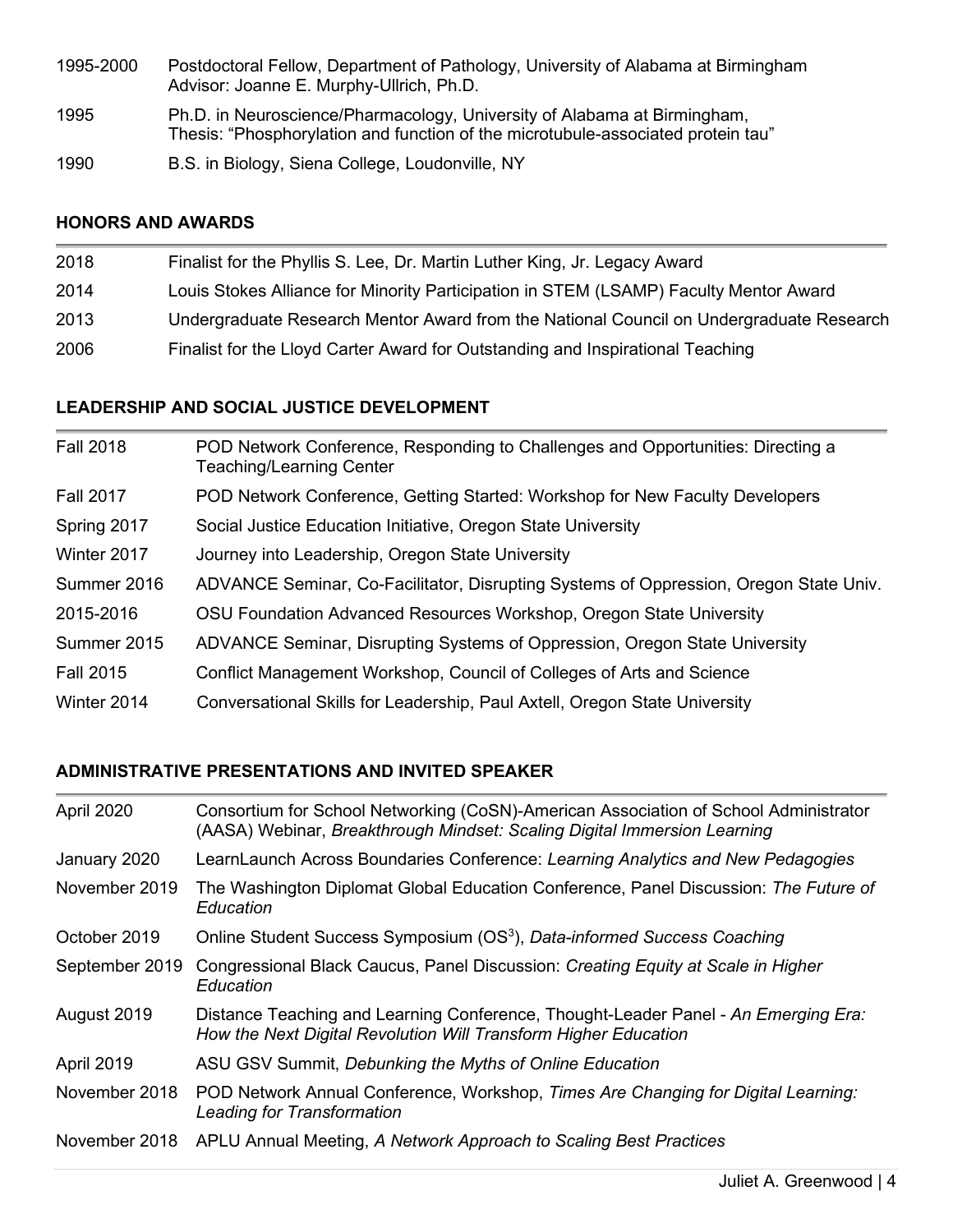| November 2018     | APLU Annual Meeting, Beyond Access: Using Adaptive Courseware to Improve Success in<br><b>Foundation Classrooms</b>                                                                                        |
|-------------------|------------------------------------------------------------------------------------------------------------------------------------------------------------------------------------------------------------|
| November 2018     | Educause Annual Meeting, Beyond Equitable Access to Higher Education: Leveraging<br>Adaptive Courseware for a Successful Start                                                                             |
| October 2018      | WCET Annual Meeting: "I Already Know This!" Using Adaptive Technologies to Teach<br>Tech-Savvy Students                                                                                                    |
| June 2018         | WCET Leadership Summit, Ensuring Ethical and Equitable Access in Digital Learning<br>Panelist for Institutional Exemplars: Digital Learning Implementation Strategies to Improve<br><b>Student Success</b> |
| January 2018      | ELI Annual Meeting Preconference Workshop, Go Big: Early Lessons from Scaling Adaptive<br>Courseware                                                                                                       |
| January 2018      | Oregon Women in Higher Education (OWHE) Annual Conference – Wise Women Panelist                                                                                                                            |
| April 2017        | Sigma Delta Omega Science Sorority Ban Bossy Panelist                                                                                                                                                      |
| May 2017          | Mi Familia Weekend for Hispanic students and their families – Keynote Speaker                                                                                                                              |
| <b>March 2015</b> | International Women's Day, Oregon State University – Keynote Speaker                                                                                                                                       |
| April 2014        | Sigma Delta Omega Science Sorority Ban Bossy Panelist                                                                                                                                                      |

### **INTERVIEWS AND VIDEOS**

| 10/31/2018 | OSU redesigning certain courses to improve student, faculty success                                                                      |
|------------|------------------------------------------------------------------------------------------------------------------------------------------|
| 10/24/2018 | APLU Releases First of its Kind Guide for Implementing Adaptive Courseware                                                               |
|            | Implementation Guide: http://www.aplu.org/library/a-guide-for-implementing-adaptive-<br>courseware-from-planning-through-scaling/file    |
| 12/19/2017 | College Algebra Redesign with Adaptive Courseware: A Blended, Active, and Adaptive Course<br>https://www.youtube.com/watch?v=b7sMwn4uk4o |
| 12/19/2017 | College Algebra Redesign with Adaptive Courseware: The Course Redesign Experience<br>https://www.youtube.com/watch?v=bfu0JCBcCwc         |
| 1/26/2017  | All Hands on Deck: Cultivating Adaptive Learning at Oregon State<br>https://www.youtube.com/watch?v=mkC11GgVUr4                          |
| 1/12/2017  | Data Analytics, Cybersecurity Top 2017 Higher Ed Tech Trends                                                                             |
| 1/4/2017   | <b>Scaling Up With Adaptive Learning</b>                                                                                                 |

7/14/2016 *[Personalized learning systems to boost education of college students](http://oregonstate.edu/ua/ncs/archives/2016/jul/personalized-learning-systems-boost-education-college-students)*

### **GRANTS SUBMITTED AND RECEIVED**

| 2018-2023 | Inclusive Excellence@Oregon State, HHMI, \$1M                                                                                                                |
|-----------|--------------------------------------------------------------------------------------------------------------------------------------------------------------|
| 2016-2020 | All Hands on Deck: Adaptive Learning Transformation at OSU, APLU, PI, \$515K                                                                                 |
| 2013-2016 | Magnetic Particle Microscopy of Living Organisms, NSF, Co-PI, \$450K                                                                                         |
| 2010-2015 | Reducing Susceptibility to Environmental Stress Throughout the Life Span, NIH, \$5.5M<br>J. A. Greenwood, Director of the Cell Imaging and Analysis Facility |
| 2013-2014 | Acquisition of Confocal and Two-Photon Excitation Microscope, NSF, Co-PI, \$584K                                                                             |
| 2011-2014 | Investigation of the Differential Cytotoxicity of Oxide Nanoparticles Using Zebrafish Model, NSF,<br>Co-PI, \$491K                                           |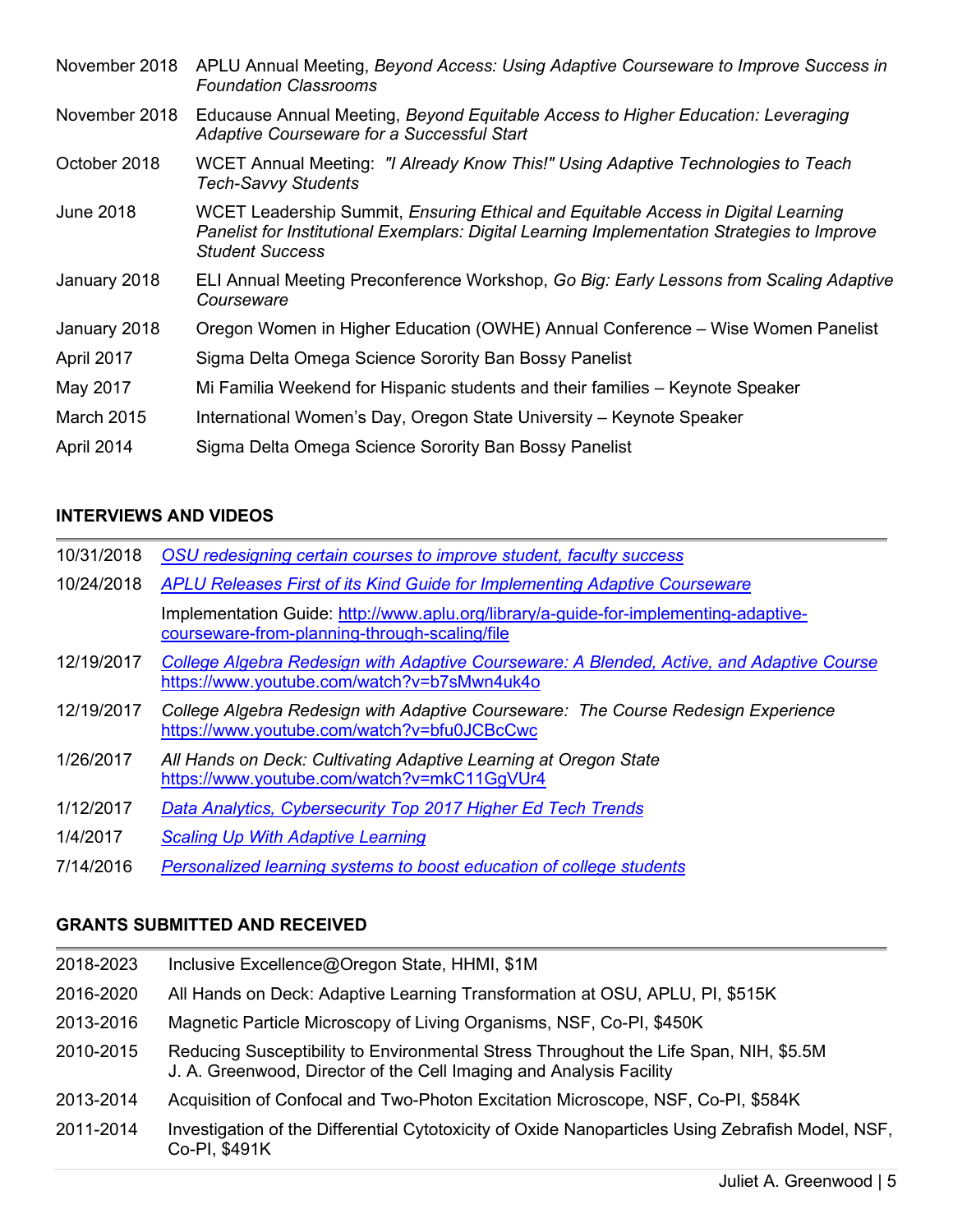| 2011-2012 | Zeiss PALM MicroBeam IV Laser Capture System, NIH, \$305K                                                                                                    |
|-----------|--------------------------------------------------------------------------------------------------------------------------------------------------------------|
| 2011      | Roche xCELLigence Real-Time Cell Monitoring System, OSU, \$40K                                                                                               |
| 2009-2010 | Zebrafish Brain Tumor Dispersal Model, OSU, \$10K                                                                                                            |
| 2007-2010 | Reducing Susceptibility to Environmental Stress Throughout the Life Span, NIH, \$3.0M<br>J. A. Greenwood, Director of the Cell Imaging and Analysis Facility |
| 2008-2009 | Phosphoinositide Regulation of Calpain during Glioblastoma Cell Migration, Medical Research<br>Foundation of Oregon, \$36K                                   |
| 2002-2007 | Phosphoinositide Regulation of Focal Adhesion Structure, NIH, \$1.1M                                                                                         |
| 2006-2007 | Graduate Education in Advanced Confocal Laser Scanning Microscopy, OSU, \$15K                                                                                |
| 2001-2006 | Environmental Health Sciences Center, NIH, \$5.0M<br>J. A. Greenwood, Director of the Cell Culture Facility                                                  |
| 2003      | Cell Culture Centrifuges, OSU, \$15K                                                                                                                         |
| 2003      | Zeiss LSM 510 META Confocal Microscope, NIH, Co-I, \$370K                                                                                                    |
| 2001-2003 | Cell Migration in Tumor Growth and Metastasis, Northwest Health Foundation, \$85K                                                                            |
| 2000-2002 | TCDD Toxicity Disrupts Endothelial Cell Adhesion, OSU, \$23K                                                                                                 |
| 2000-2001 | Phosphoinositide Regulation of Alpha-Actinin Structure and Function, Medical Research<br>Foundation of Oregon, \$25K                                         |
| 2000-2001 | Phosphoinositide Regulation of Alpha-Actinin Structure and Function, American Cancer Society<br>(Oregon Affiliate), \$47K                                    |
| 2000      | Water-Jacketed CO2 Incubators for Cell Culture Facility, OSU, \$12K                                                                                          |

### **PROFESSIONAL ACTIVITIES (relevant samples)**

Reviewer of manuscripts for the following journals:

- *Journal of Biological Chemistry*
- *Journal of Cell Biology*
- *Biophysical Chemistry*
- *Molecular Biology of the Cell*
- *Journal of Cell Science*
- *Cellular and Molecular Life Sciences*
- *BBA – Molecular and Cell Biology of Lipids*
- *Archives of Biochemistry and Biophysics*
- *Experimental Cell Research*
- *Wound Repair and Regeneration*

Grant reviewer

- NIH/NIEHS Special Emphasis Panel for EHS Core Center Grants, Scientific Review Group: EHS-P1, July 22-24, 2008
- NIH/NIEHS Special Emphasis Panel for R13 and K applications, Scientific Review Group: ZES1 JAB (C) (KR), July 23/24, 2008
- NIH/NCRR Special Emphasis Panel for S10 instrument applications, Scientific Review Group: ZRG1 CB-Q (30), November 12-13, 2009
- NIH/NCRR Special Emphasis Panel for S10 instrument applications, Scientific Review Group: ZRG1 CB-J (31), November 9-10, 2010
- NIH/NIEHS Special Emphasis Panel for EHS Core Center Grants, Scientific Review Group: EHS-P3, August 23-25, 2011
- NIH/NCRR Special Emphasis Panel for S10 instrument applications, Scientific Review Group: ZRG1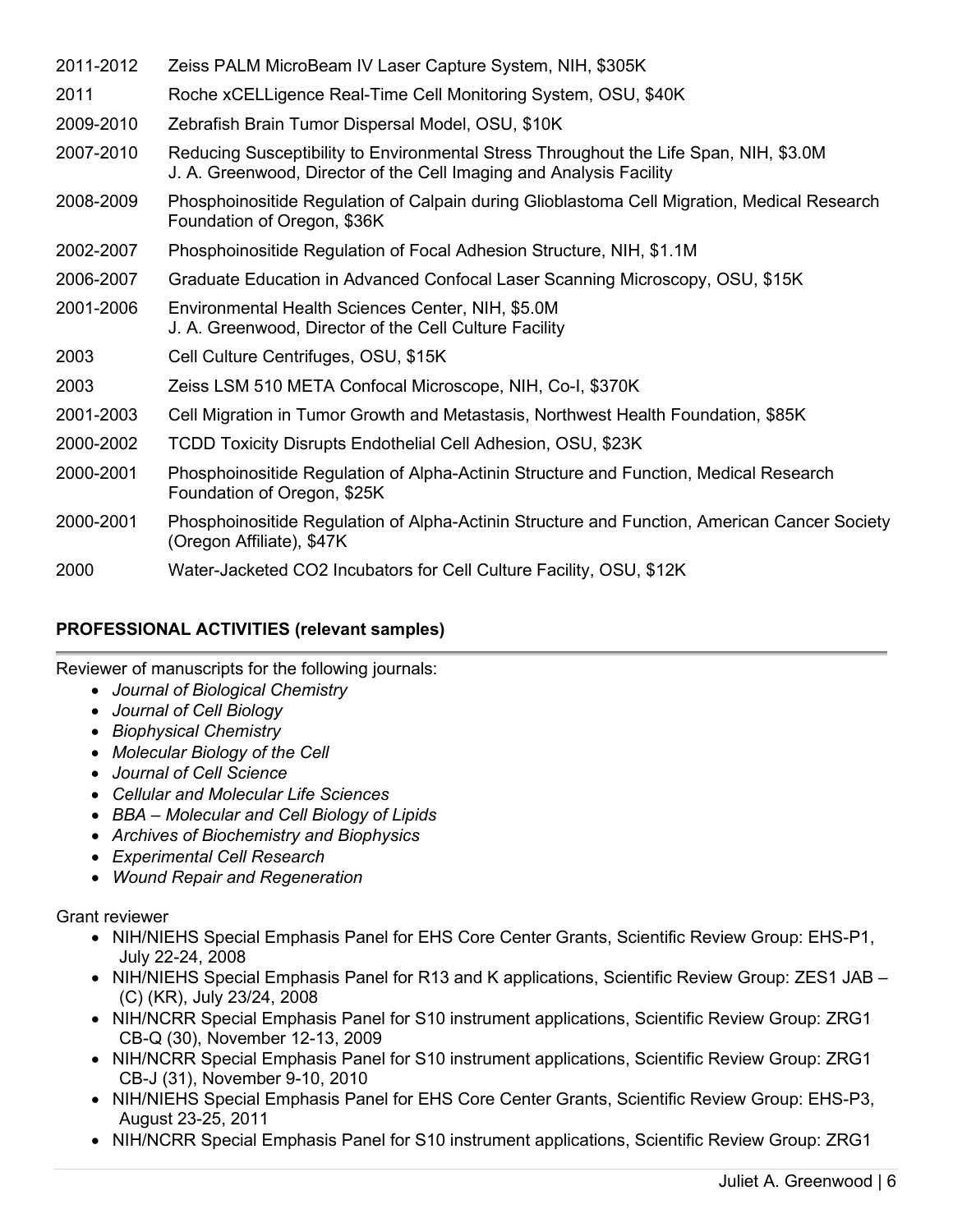CB-J (32), November 3-4, 2011

- NIH/NIEHS Special Emphasis Panel for EHS Core Center Grants, Scientific Review Group: EHS-P3, August 22-23, 2012
- NIH/NIAID Special Emphasis Panel for Program Project applications, Scientific Review Group: ZAI1 JTS-I (M2), March 7, 2013
- Dutch Cancer Society grant reviewer, April 11, 2013
- Medical Research Council, UK, grant reviewer, August 1, 2013
- Association for International Cancer Research, UK, grant reviewer, August 8, 2013
- NIH Special Emphasis Panel for S10 instrument applications, Scientific Review Group: 2014/10 ZRG1 CB-D (31) I, July 16, 2014
- NIH/NCRR Special Emphasis Panel for S10 instrument applications, Scientific Review Group: ZRG1 CB-T (30), November 2-3, 2015

#### **PUBLICATIONS**

#### *Refereed Articles*

- Gamble, J.T., Reed-Harris, Y, Barton, C.L, LaDu, J., Tanguay, R., **Greenwood, J.A.** (2018) Quantification of Glioblastoma Progression in Zebrafish Xenografts: Adhesion to laminin alpha 5 promotes glioblastoma microtumor formation and inhibits cell invasion. *Biochemical and Biophysical Research Communications,*  https://doi.org/10.1016/j.bbrc.2018.10.076.
- Pearce, M., Gamble, J., Kopparapu, P., O'Donnell, E., Mueller, M., Jang, H.S., **Greenwood, J.A.,** Satterthwait, A., Tanguay, R., Zhang, X-K, Kolluri, S. (2018) Induction of apoptosis and suppression of tumor growth by Nur77-derived Bcl-2 converting peptide in chemoresistant lung cancer cells. *Oncotarget,* in press.
- Gamble J, Tanguay R, **Greenwood JA.** (2017) 4D Quantitative Image Analysis of Cancer Cell Invasion in a Brain Microenvironment Using ImageJ Software. *Microsc. Microanal.* Aug; 23(SI), 1182-1183.
- Wehmas, L.C., Tanguay, R.L., Punnoose, A., **Greenwood, J.A.** (2016) Developing a novel embryo-larval zebrafish xenograft assay to prioritize human glioblastoma therapeutics. Zebrafish 13, 317-29. PMID: 27158859
- Wehmas, L.C., Anders, C., Chess, J., Punnoose, A., Pereira, C.B., **Greenwood, J.A.,** Tanguay, R.L. (2015) Comparative metal oxide nanoparticle toxicity using embryonic zebrafish. *Toxicol. Rep.* 2, 702-15. PMID: 26029632
- Hau, A.M., **Greenwood, J.A.**, Löhr, C.V., Serrill, J.D., Proteau, P.J., Ganley, I.G., McPhail, K.L., and Ishmael, J.E. (2013) Coibamide A Induces mTOR-Independent Autophagy and Cell Death in Human Glioblastoma Cells. PLOS ONE, e65250. PMID: 23762328
- Smith, M., Boenzli, M., Hindagolla, V., Ding, J., Miller, J., Hutchison, J., **Greenwood, J.A.,** Abeliovich, H., and Bakalinsky, A. (2013) Identification of gold nanoparticle-resistant mutants of Saccharomyces cerevisiae suggests a role for respiratory metabolism in mediating toxicity. *Appl. Environ. Microbiol*., 79, 728-33. PMID: 23144132
- Wang, R., Löhr, C.V., Fischer, K.A., Dashwood, W.M., **Greenwood, J.A**., Ho, E., Williams, D.E., Ashktorab, H., Dashwood, M.R., and Dashwood, R.H. (2013) Epigenetic inactivation of endothelin-2 and ET-3 in colon cancer. *Int. J. Cancer*, 132, 1004-12. PMID: 22865632
- Lal, S., La Du, Jane, Tanguay, R.L., and **Greenwood, J. A.** (2012) Calpain 2 is required for the invasion of glioblastoma cells in the zebrafish brain microenvironment. *J. Neurosci. Res.*, 90, 769-81. PMID: 22183788
- Ma, L., **Greenwood, J.A.,** and Schachner, M. (2011) CRP1, a protein localized in filopodia of growth cones, is involved in dendritic growth. *J. Neurosci.* 31, 16781-91.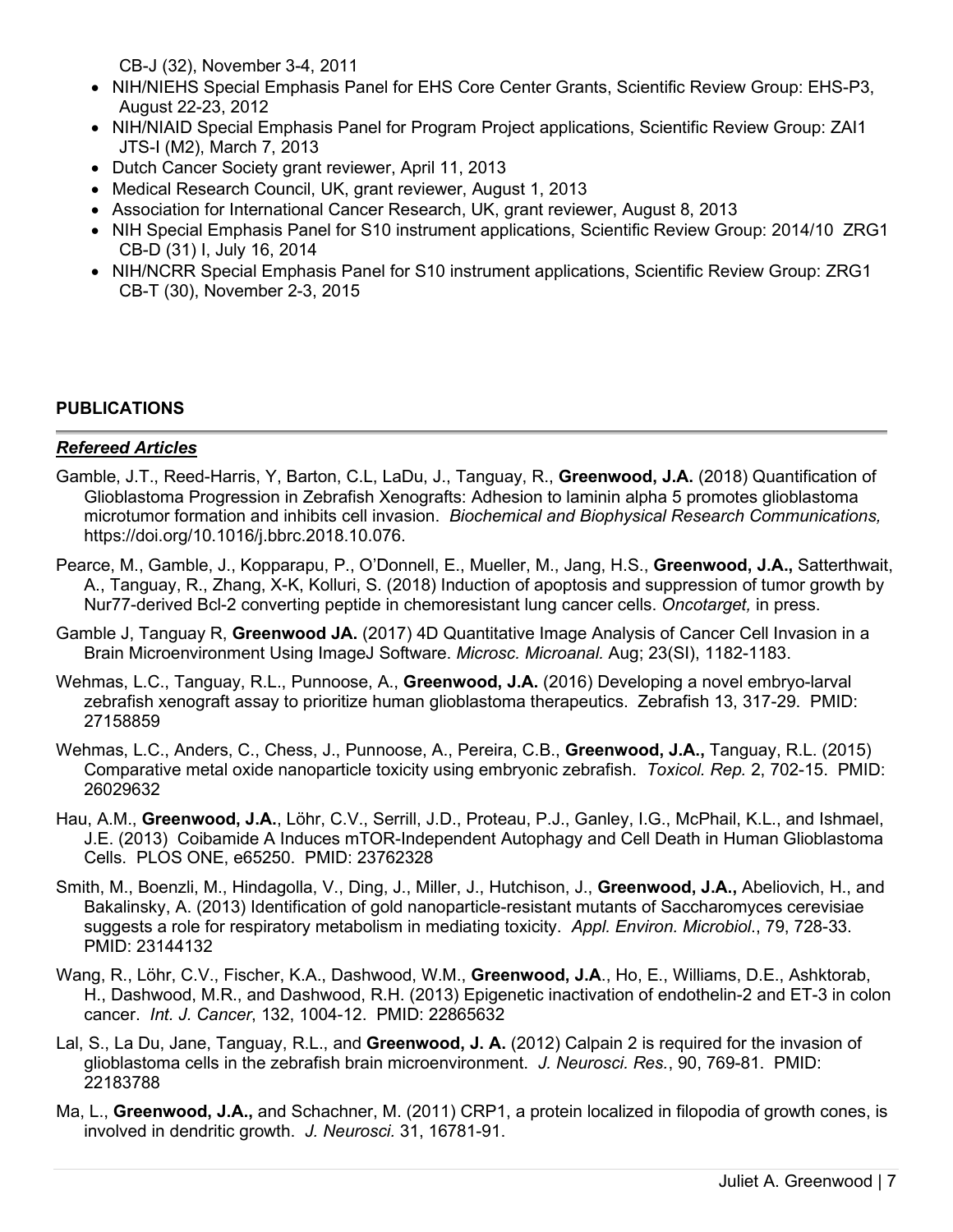- Jang, H.S., Lal, S., and **Greenwood, J.A.** (2010) Calpain 2 is required for glioblastoma cell invasion: regulation of matrix metalloproteinase 2. *Neurochem. Res.* 35, 1796-1804.
- Jang, H.S. and **Greenwood, J.A.** (2009) Gylcine-rich region regulates cysteine-rich protein 1 binding to actin cytoskeleton. *Biochem. Biophys. Res. Commun.* 380, 484-488.
- Sprague, C.R., Fraley, T.S., Jang, H.S., Lal, S., and **Greenwood, J.A.** (2008) Phosphoinositide binding to the substrate regulates susceptibility to proteolysis by calpain. *J. Biol. Chem.* 283, 9217-9223.
- Full, S.J., Deinzer, M.L., Ho, P.S., and **Greenwood, J.A.** (2007) Phosphoinositide binding regulates α-actinin CH2 domain structure: Analysis by hydrogen/deuterium exchange mass spectrometry. *Protein Science* 16, 2597-2604.
- Zhang, Y., Vogel, W.K., McCullar, J.S., **Greenwood, J.A.**, and Filtz, T.M. (2006) Phospholipase C-β3 and –β1 form homodimers, but not heterodimers, through catalytic and carboxy-terminal domains. *Mol. Pharmacol.* 70, 860-868.
- Tran, T.C., Singleton, C., Fraley, T.S., and **Greenwood, J.A.** (2005) Cysteine-rich protein 1 (CRP1) regulates actin filament bundling. *BMC Cell Biology*, 6 (December), 45. **Figure 6 was chosen as image of the month. Listed as "Highly Accessed" article.**
- Fraley, T.S., Pereira, C.B., Tran, T.C., Singleton, C., and **Greenwood, J.A.** (2005) Phosphoinositide binding regulates α-actinin dynamics: mechanism for modulating cytoskeletal remodeling. *J. Biol. Chem*. 280, 15479-15482.
- Corgan, A.M., Singleton, C., Santoso, C.B., and **Greenwood, J.A.** (2004) Phosphoinositides differentially regulate α-actinin flexibility and function. *Biochem. J.* 378, 1067-1072.
- Fraley, T.S., Tran, T.C., Corgan, A.M., Nash, C.A., Hao, J., Critchley, D.R., and **Greenwood, J.A.** (2003) Phosphoinositide binding inhibits α-actinin bundling activity. *J. Biol. Chem.* 278, 24039-24045.
- **Greenwood, J. A.**, Theibert, A. B., Prestwich, G. D., and Murphy-Ullrich, J. E. (2000) Restructuring of focal adhesion plaques by PI 3-kinase: regulation by PtdIns  $(3,4,5)$ -P<sub>3</sub> binding to  $\alpha$ -actinin. *J. Cell Biol.* 150, 627-642.
- **Greenwood, J. A.**, and Murphy-Ullrich, J. E. (1998) Signaling of de-adhesion in cellular regulation and motility. *Microsc. Res. Tech.* 43, 420-432.
- **Greenwood, J. A.**, Pallero, M. A., Theibert, A. B., and Murphy-Ullrich, J. E. (1998) Thrombospondin signaling of focal adhesion disassembly requires activation of phosphoinositide 3-kinase. *J. Biol. Chem.* 273, 1755- 1763.
- Murphy-Ullrich, J. E., Pallero, M. A., Boerth, N., **Greenwood, J. A.**, Lincoln, T. M., and Cornwell, T. L. (1996) Cyclic GMP-dependent protein kinase is necessary for thrombospondin and tenascin mediated focal adhesion disassembly. *J. Cell Sci.* 109, 2499-2508.
- Johnson, G. V. W., and **Greenwood, J. A.** (1995) Understanding the hyperphosphorylation of tau in Alzheimer's disease: importance of examining site-specific phosphorylation in non-disease systems. *Neurobiol. Aging* 16, 371-374.
- **Greewood, J. A.**, and Johnson G. V. W. (1995) Localization and *in situ* phosphorylation state of nuclear tau. *Exp. Cell Res.* 220, 332-337.
- **Greenwood, J.A.**, Scott, C.W, Spreen, R.C., Caputo, C.B., and Johnson, G.V.W. (1994) Casein kinase II preferentially phosphorylates human tau isoforms containing an amino-terminal insert: identification of threonine 39 as the primary phosphate acceptor*. J. Biol. Chem.* 269, 4373-4380.
- **Greenwood, J.A.**, Troncoso, J.C., Costello, A.C., and Johnson, G.V.W. (1993) Phosphorylation modulates calpain-mediated proteolysis and calmodulin-binding of the 200kDa and 160kDa neurofilament proteins. *J. Neurochem.* 61, 191-199.
- Khilko, S., **Greenwood, J.A.**, and Johnson, G.V.W. (1992) Brain casein kinase 2: affinity purification procedure using immobilized polyethylenimine. *Protein Expression and Purification* 3, 355-361.

Henrikson, K.P., **Greenwood, J.A.**, Pentecost, B.T., Jazin, E.E., and Dickerman, H.W. (1992) Estrogen control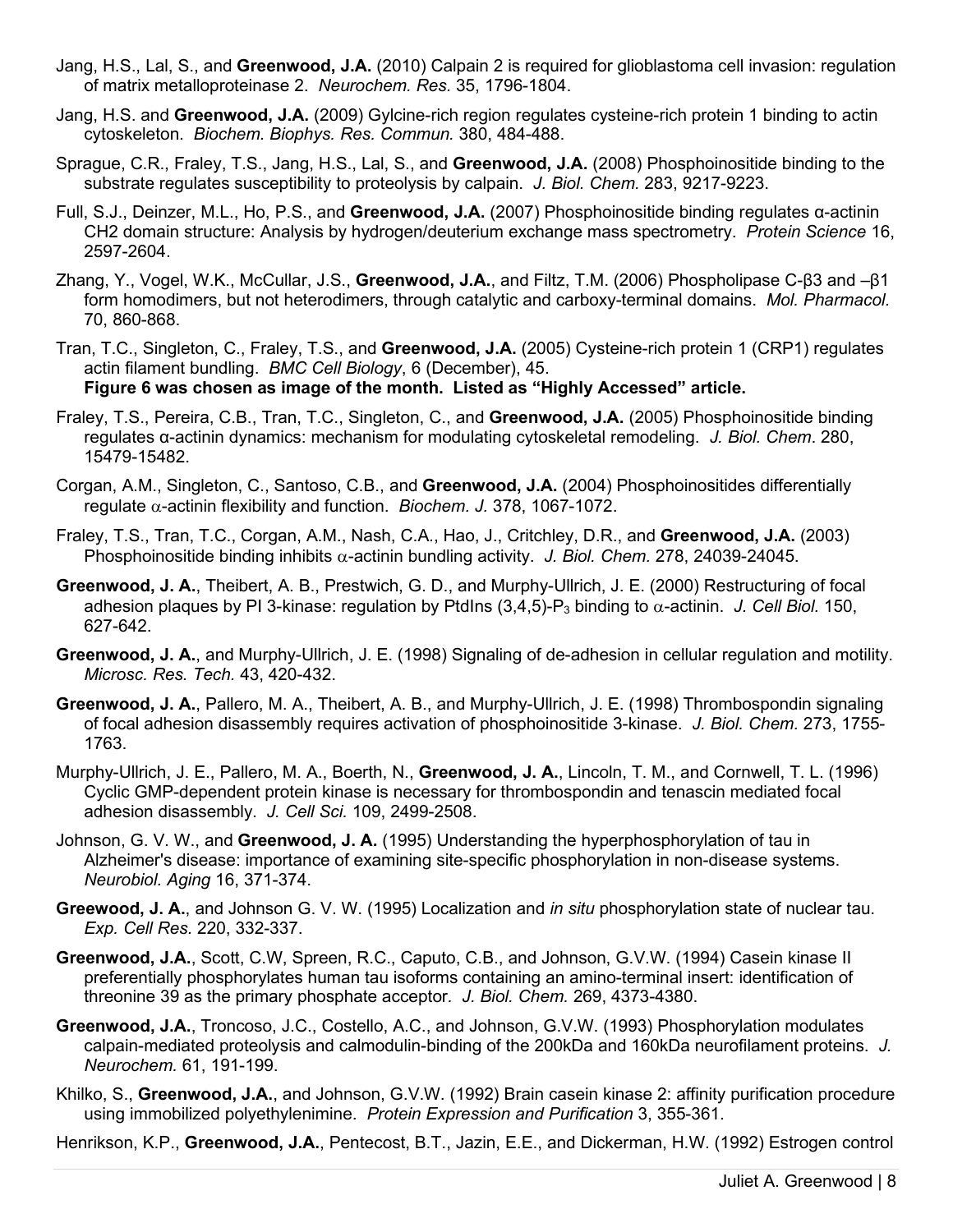of uterine tissue factor messenger ribonucleic acid levels. *Endocrinology* 130, 2669-2674.

- Johnson, G.V.W., **Greenwood, J.A.**, Costello, A.C., and Troncoso, J.C. (1991) The regulatory role of calmodulin in the proteolysis of individual neurofilament proteins by calpain. *Neurochem. Res.* 16, 869- 873.
- Henrikson, K.P., Jazin, E.E., **Greenwood, J.A.**, and Dickerman, H.W. (1990) Prothrombin levels are increased in the estrogen-treated immature rat uterus. *Endocrinology* 126, 167-175.

### **PRESENTATIONS**

#### **Conference Presentations**

- **Greenwood, J.A.** (2013) Zebrafish xenograft model of glioblastoma to identify metal oxide nanoparticles with anticancer properties. *Sustainable Nanotechology Organization Conference*. November 5.
- Wehmas, L.C., **Greenwood, J.A.**, Liu, S., and Tanguay, R.L. (2013) Identifying novel calpain 2 inhibitors to reduce *in vivo* glioblastoma invasion. *Pacific Northwest Association of Toxicologists Annual Meeting.* September 20.

**Third place award for the graduate student presentation.**

- Wehmas, L.C., Truong, L., **Greenwood, J.A.**, Punnoose, A., and Tanguay, R.L. (2012) Zebrafish xenograft model of glioblastoma to investigate structure activity relationships of zinc oxide nanoparticles with anticancer properties. *Pacific Northwest Association of Toxicologists Annual Meeting.* September 20. **Award for the top graduate student presentation.**
- **Greenwood, J.A.** (2009) Calpain proteolysis links phosphoinositide and calcium signals to drive glioblastoma invasion. Subgroup Session "Actin cytoskeleton and signaling in tumor invasion and metastasis" at the *American Society of Cell Biology Annual Meeting*.
- **Greenwood, J.A.** (2009) Chemical signals driving brain cancer progression. *Department of Chemistry, Gonzaga University*.
- **Greenwood, J.A.** (2007) Phosphoinositide binding to the substrate regulates susceptibility to proteolysis by calpain. "New and Notable" speaker for *FASEB Conference on Biology of Calpains in Health & Disease*.
- **Greenwood, J.A.** (2001) Phosphoinositide regulation of cell adhesion. *CGRB Annual Retreat*, OSU.
- **Greenwood, J.A.** and Murphy-Ullrich, Joanne E. (1996) Phosphatidylinositol-3-kinase mediates thrombospondin induced disassembly of focal adhesions in endothelial cells. *The Thrombospondin Gene Family and Its Functional Relatives: Tenascins, Osteopontin, and SPARC,* T11.
- **Greenwood, J.A.** and Johnson, G.V.W. (1994) Casein kinase II phosphorylation of the microtubule-associated protein tau in LA-N-5 human neuroblastoma cells. *Society for Neuroscience Abstracts* 20, 647.

#### **Poster Presentations**

- Gamble J, Tanguay R, **Greenwood JA**. "4D Quantitative Image Analysis of Cancer Cell Invasion in a Brain Microenvironment Using ImageJ Software", Microscopy and Microanalysis Conference, St. Louis, MO., August 2017. **MSA Student Poster Award**
- Reed-Harris Y, Gamble J, **Greenwood JA**. "Role of Laminin α-5 in Pseudopod Formation During Glioblastoma Disease Progression", Center for Genome Research and Biocomputing Conference, Corvallis, OR, September 2016.
- Reed-Harris Y, Gamble J, **Greenwood JA**. "The Role of Laminin Alpha 5 on Glioblastoma Cells Migration and Invasion", Undergraduate Summer Research Symposium, Corvallis, OR, August 2016.
- Reed-Harris Y, Gamble J, **Greenwood JA**. "Determining the Role of Laminin α-5 on Glioblastoma Cell Proliferation by Altering the Microenvironment", Pacific Northwest Louis Stokes Alliance for Minority Participation Conference, Portland, OR, April 2016.
- Reed-Harris Y, Gamble J, **Greenwood JA**. "Determining the Role of Laminin α-5 on Glioblastoma Cell Proliferation by Altering the Microenvironment", Emerging Research Nationals Conference, Washington,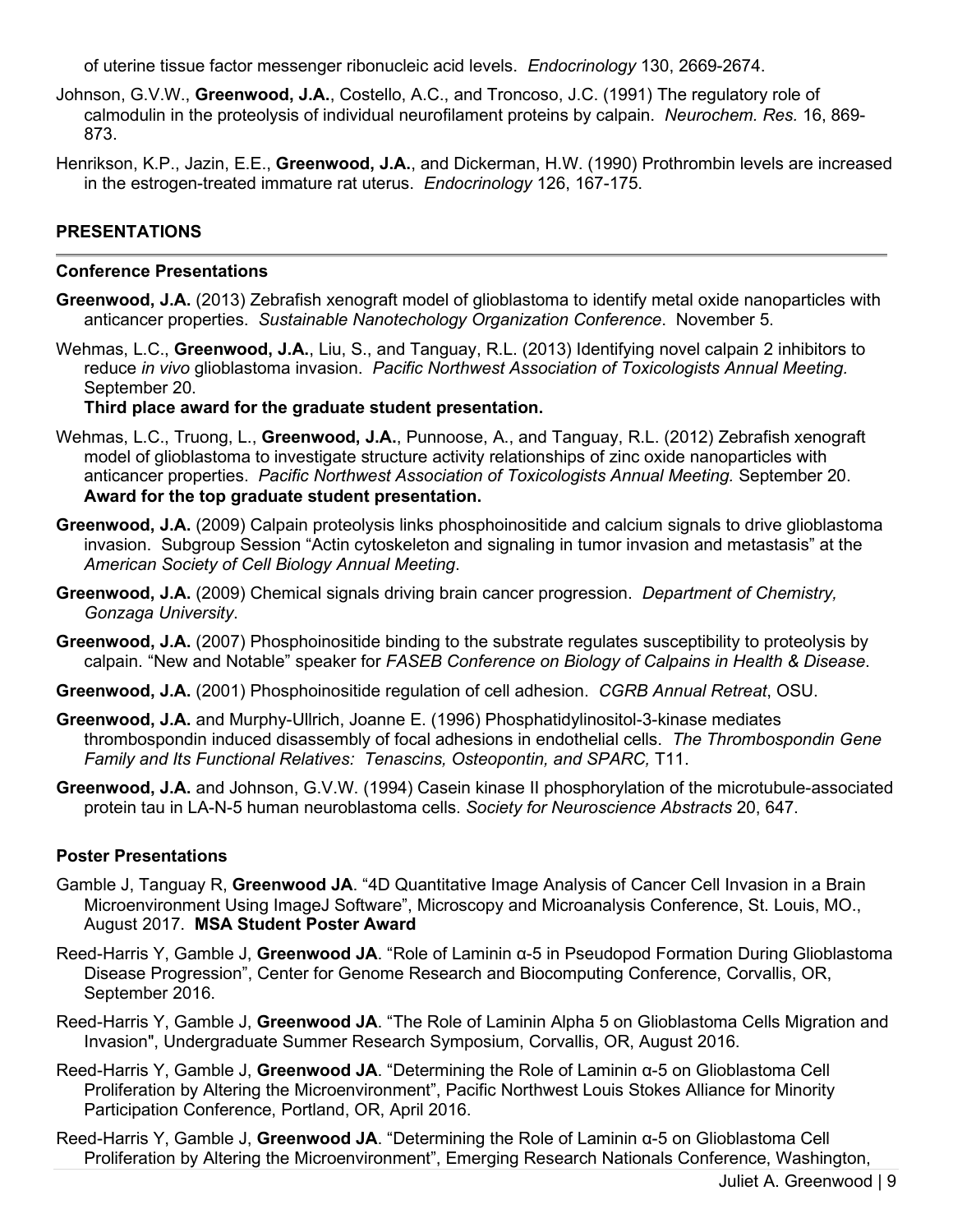D.C., February 2016.

- Reed-Harris Y, Gamble J, **Greenwood JA**. "Advantages and Applications of the Zebrafish Xenograft Model", STEM Leaders Symposium, Corvallis, OR. January 2016.
- Reed-Harris Y, Gamble J, **Greenwood JA**. "Current Applications of the Zebrafish Xenograft Model", Celebrating Undergraduate Excellence Conference, Corvallis, OR. April 2015.
- Gamble J, **Greenwood JA**. "Basement Membrane Structure and Composition Alter Glioblastoma Movement", Center for Research and Biocomputing Spring Conference, Corvallis, OR. April 2015.

Reed-Harris Y, Gamble J, **Greenwood JA**. "Current Applications of the Zebrafish Xenograft Model", Celebrating Undergraduate Excellence Conference, Corvallis, OR. April 2015.

- Wehmas LC, **Greenwood JA,** Liu S, Punnoose A, Tanguay RL. Zebrafish-based screening to prioritize drug development for glioblastoma therapy. [Abstract] In: *Society of Toxicology 53rd Annual Meeting.* Phoenix, AZ. March 2014.
- Wehmas LC, **Greenwood JA,** Liu S, Tanguay RL**.** Identifying novel calpain 2 inhibitors to reduce in vivo glioblastoma invasion. [Abstract] In: *Pacific Northwest Association of Toxicologists Annual Meeting.* Platform Presentation. Seattle, WA. September 2013.
- Wehmas, L.C., Truong, L., **Greenwood, J.A.**,Chess, J., Punnoose, A., and Tanguay, R.L. (2013) Zebrafish xenograft model of glioblastoma to investigate structure activity relationships of zinc oxide nanoparticles with anticancer properties. *Society of Toxicology Annual Meeting.* March 10.
- Wehmas, L.C., Truong, L., **Greenwood, J.A.**, Punnoose, A., and Tanguay, R.L. (2012) Zebrafish xenograft model of glioblastoma to investigate structure activity relationships of zinc oxide nanoparticles with anticancer properties. Sustainable Nanotechnology Organization Conference. November 4. **L.C. Wehmas was recipient of Student Travel Award.**
- Wehmas, L.C., Truong, L., **Greenwood, J.A.**, Punnoose, A., and Tanguay, R.L. (2012) Zebrafish xenograft model of glioblastoma to investigate structure activity relationships of zinc oxide nanoparticles with anticancer properties. NIEHS Nano Consortium Meeting, July 31.
- Wehmas, L.C., Truong, L., Punnoose, A., **Greenwood, J.A**., and Tanguay, R.L. (2012) Low developmental toxicity of zinc oxide nanoparticles hold promise for applications in nanomedicine. *Society of Toxicology Annual Meeting*. March 11.
- Lal, S., and **Greenwood, J.A.** (2008) Phosphoinositide regulation of proteolytic post translational modification: A role in cell migration. *Molecular Biology of the Cell*, 1826.
- Mayo, C., Fraley, T.S., and **Greenwood, J.A.** (2007) Phosphoinositide binding regulates α-actinin proteolysis by calpain. Keystone Symposia on PI 3-kinase Signaling Pathways in Disease, 130.
- Jang, H., and **Greenwood, J.A.** (2006) CRP1 bundling of F-actin requires LIM1 domain and adjacent glycine rich region. *Molecular Biology of the Cell*, 819a.
- Jang, H., and **Greenwood, J.A.** (2006) CRP1 bundling of F-actin requires LIM1 domain and adjacent glycine rich region. CGRB retreat.
- Full, S.J., Watson, J., Deinzer, M.L., Ho, P.S., and **Greenwood, J.A.** (2006) Phosphoinositide binding regulates α-actinin CH2 domain structure: analysis by hydrogen/deuterium exchange mass spectrometry. American Society of Mass Spectrometry Sanibel Conference – Focus on Biomolecular Structure, Dynamics and Function: Hydrogen Exchange and Covalent Labeling Techniques, poster #13. **S.J. Full was recipient of ASMS Sanibel Student Travel Award.**
- Jang, H., Tran, T.C., Singleton, C., Fraley, T.S., and **Greenwood, J.A.** (2005) Cysteine-rich protein 1 (CRP1) regulation of actin filament bundling. *Molecular Biology of the Cell*, L94.
- Jang, H., Tran, T.C., Fraley, T.S., and **Greenwood, J.A.** (2005) Characterization of cysteine-rich protein 1 (CRP1) interaction with the actin cytoskeleton. CGRB retreat.

# **ACADEMIC SERVICE TO OREGON STATE UNIVERSITY (relevant samples)**